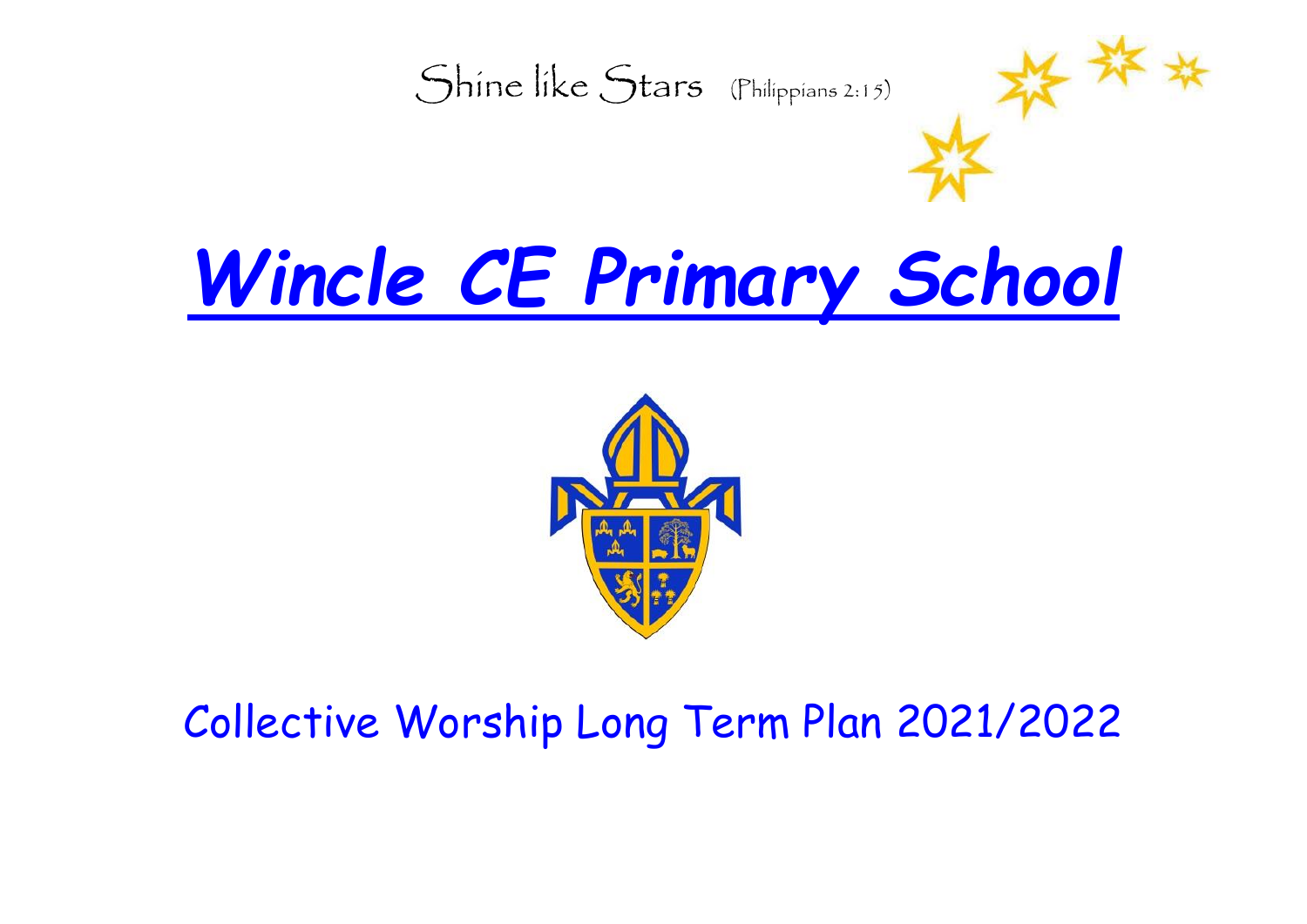## Changing of the cloth:



| <b>Ordinary Time</b>            | 7 June 2020 - 21 Nov 2020                                                                 | Green         |
|---------------------------------|-------------------------------------------------------------------------------------------|---------------|
| Christ the King                 | 22 Nov 2020 - 28 Nov 2020                                                                 | White         |
| Advent                          | 29 Nov 2020 - 24 Dec 2020                                                                 | Purple        |
| <b>Christmas &amp; Epiphany</b> | 25 Dec 2020 - 2 Feb 2021                                                                  | White or Gold |
| <b>After Epiphany</b>           | 3 Feb 2021 - 16 Feb 2021                                                                  | Green         |
| Lent                            | 17 Feb 2021 - 2 April 2021                                                                | Purple        |
| Eastertide                      | 3 April 2021 - 22 May 2021                                                                | White or Gold |
| <b>Pentecost</b>                | 23 May 2021                                                                               | Red           |
| Ordinary time                   | 30 May 2021 - 20 Nov 2021                                                                 | Green         |
| <b>Christ the King</b>          | 21 Nov 2021 - 27 Nov 2021                                                                 | White         |
| <b>Saints Days</b>              | St David - March 1, St Patrick<br>- March 17, St George - April<br>23, St Andrew - Nov 30 | Red           |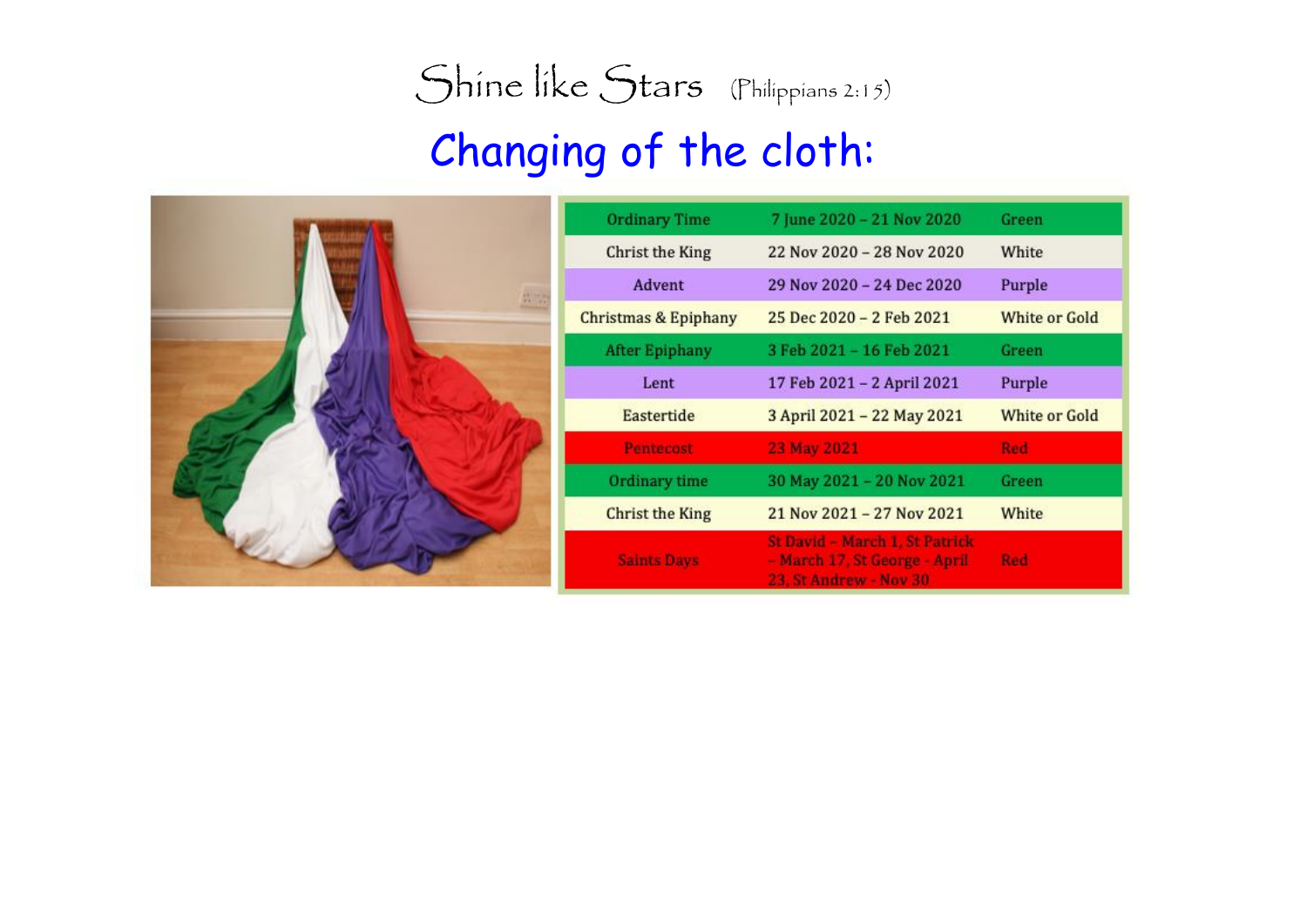| Autumn Term 1<br><b>Focuses</b>                                                                                                                                                                                                                                                                                                                                                       |                                                                                                                   |                                                                                                                                                                                                                                                                                                                                                                      |                                                                                                                                                                                                                                                              |
|---------------------------------------------------------------------------------------------------------------------------------------------------------------------------------------------------------------------------------------------------------------------------------------------------------------------------------------------------------------------------------------|-------------------------------------------------------------------------------------------------------------------|----------------------------------------------------------------------------------------------------------------------------------------------------------------------------------------------------------------------------------------------------------------------------------------------------------------------------------------------------------------------|--------------------------------------------------------------------------------------------------------------------------------------------------------------------------------------------------------------------------------------------------------------|
|                                                                                                                                                                                                                                                                                                                                                                                       | Week 1- 6 <sup>th</sup> September                                                                                 |                                                                                                                                                                                                                                                                                                                                                                      |                                                                                                                                                                                                                                                              |
| Green cloth on worship table<br>Worship 1:<br>New Starters' Service                                                                                                                                                                                                                                                                                                                   | <b>Class Worship</b><br>Worship 2/3: Picture News<br>Focus on the events in Afganistan                            | Green cloth on worship table<br>Worship 4:<br>Our school vision: launch assembly.<br>Classes to then look at their focus<br>statement and come back together<br>afterwards to learn about examples<br>from the Bible.<br>Mars - How can we be courageous?<br>Saturn - How can we inspire others?<br>Jupiter - How can we show a loving<br>concern for our community? | Green cloth on worship table<br>Worship 5: Celebration Worship in<br>church<br>Individual class 'star of the week'<br>Headteacher 'star of the week'<br>Birthdays<br>Sharing of learning<br>Sports award<br>School prayer                                    |
| <b>Evaluation:</b>                                                                                                                                                                                                                                                                                                                                                                    | <b>Evaluation:</b>                                                                                                | <b>Evaluation:</b>                                                                                                                                                                                                                                                                                                                                                   | <b>Evaluation:</b>                                                                                                                                                                                                                                           |
|                                                                                                                                                                                                                                                                                                                                                                                       | Week $2 - 13$ <sup>th</sup> September                                                                             |                                                                                                                                                                                                                                                                                                                                                                      |                                                                                                                                                                                                                                                              |
| Green cloth on worship table<br>Worship 1: Who has been shining like<br>a star?<br>TT Rockstars launch led by SS.<br>JG to go missing and VC to find her.<br>Reveal the TT Rockstars platform and<br>explain how the pupils are to access it.<br>Explain about class competitions, school<br>competitions and competing with the<br>teachers.<br>Each class will have a leader board. | <b>Class Worship</b><br>Worship 2/3: Picture News<br>The Picture News plan will be sent out<br>the Friday before. | Green cloth on worship table<br>Worship 4:<br>Who has been shining like a star?<br>Led by Steph the curate:<br>Celebration - God cares for us<br>wherever we are.                                                                                                                                                                                                    | Green cloth on worship table<br>Worship 5: Celebration Worship in<br>church<br>National day of Teaching Assistants<br>(16 <sup>th</sup> September) celebrate our<br>teaching assistants by giving them a<br>round of applause<br>Normal awards and birthdays |
| <b>Evaluation:</b><br>Please ask a child or member of staff<br>to record their thoughts and feelings<br>after the session:                                                                                                                                                                                                                                                            | <b>Evaluation:</b>                                                                                                | <b>Evaluation:</b>                                                                                                                                                                                                                                                                                                                                                   | <b>Evaluation:</b>                                                                                                                                                                                                                                           |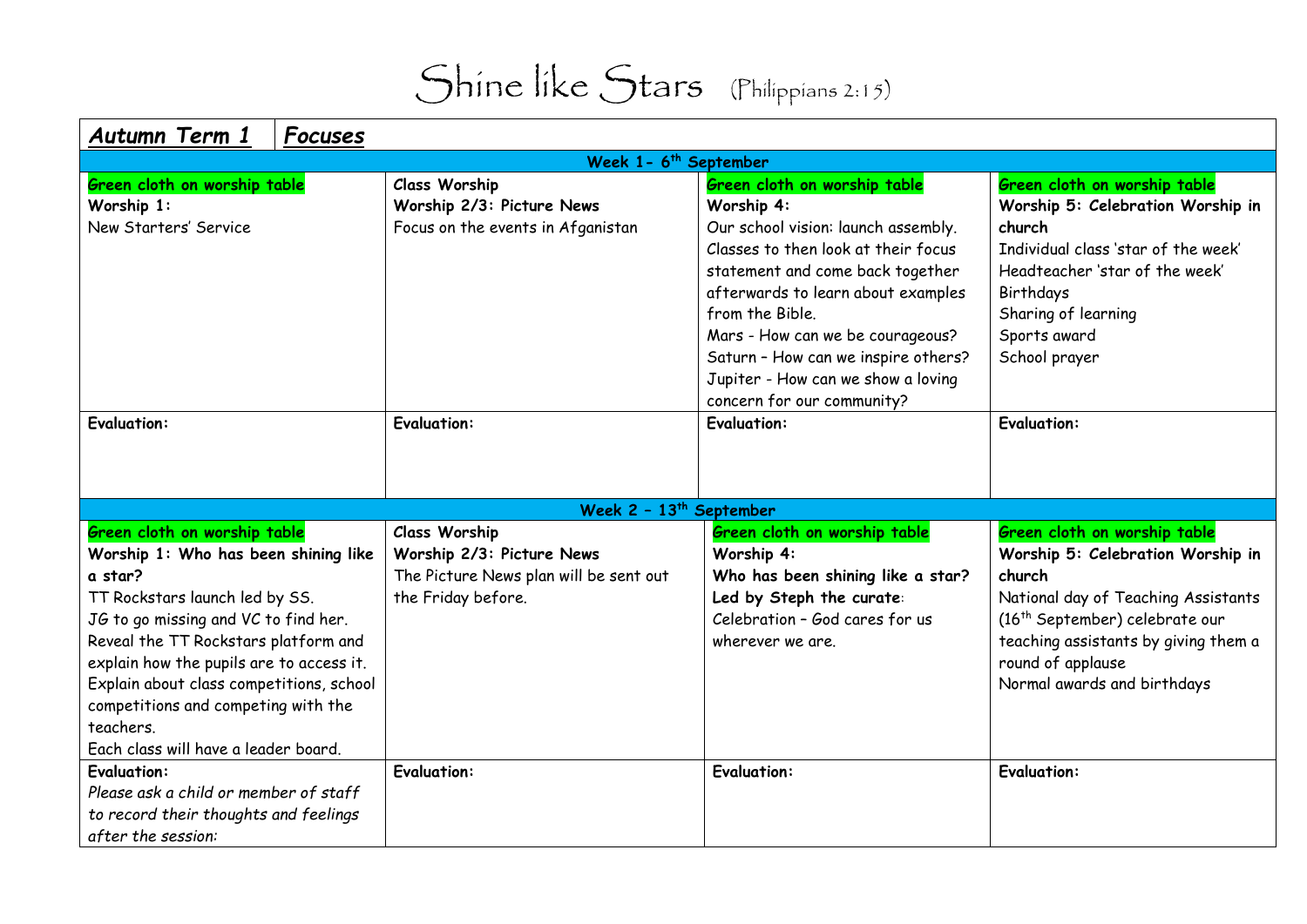

| Week 3 - 20 <sup>th</sup> September     |                                        |                                    |                                     |
|-----------------------------------------|----------------------------------------|------------------------------------|-------------------------------------|
| Green cloth on worship table            | <b>Class Worship</b>                   | Green cloth on worship table       | Green cloth on worship table        |
| Worship 1:                              | Worship 2/3: Picture News              | Worship 4:                         | Worship 5: Celebration Worship in   |
| Who has been shining like a star?       | The Picture News plan will be sent out | Who has been shining like a star?  | church                              |
| Show the word compassion and explain    | the Friday before.                     | Led by Steph the curate: Creation: | Macmillan coffee morning - why do   |
| it is one of our 5 core values. It is   |                                        | all good gifts.                    | we try to help and raise money?     |
| important to us at Wincle, so what does |                                        |                                    | Individual class 'star of the week' |
| it mean?                                |                                        |                                    | Headteacher 'star of the week'      |
| Use the pictures in resources and ask   |                                        |                                    | Birthdays                           |
| chn to look at them. What is            |                                        |                                    | Sharing of learning                 |
| compassion? Recognising when someone    |                                        |                                    | Sports award                        |
| is struggling and doing something about |                                        |                                    | School prayer                       |
| it. Acknowledgement and an action.      |                                        |                                    |                                     |
| What might it look like?                |                                        |                                    |                                     |
| <b>Evaluation:</b>                      | <b>Evaluation:</b>                     | <b>Evaluation:</b>                 | <b>Evaluation:</b>                  |
| Please ask a child or member of staff   |                                        |                                    |                                     |
| to record their thoughts and feelings   |                                        |                                    |                                     |
| after the session:                      |                                        |                                    |                                     |
|                                         |                                        |                                    |                                     |
|                                         |                                        |                                    |                                     |
|                                         |                                        |                                    |                                     |
|                                         | Week 4 - 27 <sup>th</sup> September    |                                    |                                     |
| Green cloth on worship table            | <b>Class Worship</b>                   | Green cloth on worship table       | Green cloth on worship table        |
| Worship 1:                              | Worship 2/3:                           | Worship 4: Who has been shining    | Worship 5: Celebration Worship in   |
| Harvest: where does our food come       | Harvest - practise section of service. | like a star? Led by Steph the      | church                              |
| from? Is it good that our food comes    |                                        | curate                             | <b>Harvest Service</b>              |
| from all over the world? Food miles -   |                                        | <b>Harvest</b>                     |                                     |
| show on a map. What is the best way     |                                        |                                    |                                     |
| for us to get our food?                 |                                        |                                    |                                     |
| <b>Evaluation:</b>                      | <b>Evaluation:</b>                     | <b>Evaluation:</b>                 | <b>Evaluation:</b>                  |
| Please ask a child or member of staff   |                                        |                                    |                                     |
| to record their thoughts and feelings   |                                        |                                    |                                     |
| after the session:                      |                                        |                                    |                                     |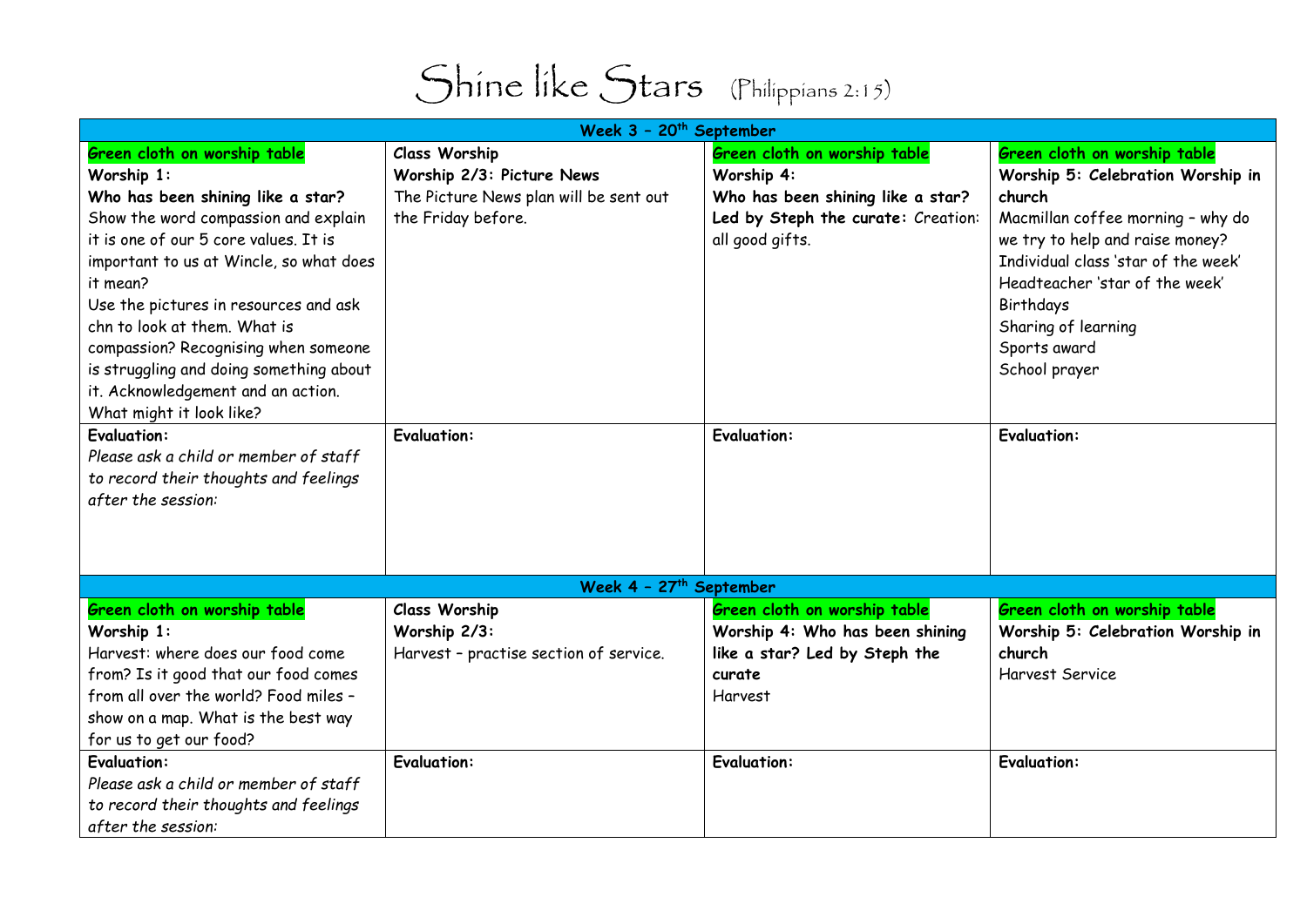

|                                                                                                                            | Week 5 - 4 <sup>th</sup> October       |                              |                                     |
|----------------------------------------------------------------------------------------------------------------------------|----------------------------------------|------------------------------|-------------------------------------|
| Green cloth on worship table                                                                                               | <b>Class Worship</b>                   | Green cloth on worship table | Green cloth on worship table        |
| Worship 1: Who has been shining like                                                                                       | Worship 2/3: Picture News              | Worship 4: Who has been      | Worship 5: Celebration Worship in   |
| a star?                                                                                                                    | The Picture News plan will be sent out | shining like a star?         | church                              |
| Compassion: How is compassion shown in                                                                                     | the Friday before.                     | Led by Steph the curate:     | Individual class 'star of the week' |
| our school?                                                                                                                |                                        | Abraham and Isaac - God's    | Headteacher 'star of the week'      |
| How do you show compassion for                                                                                             |                                        | Promise                      | Birthdays                           |
| others?                                                                                                                    |                                        |                              | Sharing of learning                 |
|                                                                                                                            |                                        |                              | Sports award                        |
|                                                                                                                            |                                        |                              | School prayer                       |
| <b>Evaluation:</b><br>Please ask a child or member of staff<br>to record their thoughts and feelings<br>after the session: | <b>Evaluation:</b>                     | <b>Evaluation:</b>           | <b>Evaluation:</b>                  |
|                                                                                                                            | Week $6 - 11$ <sup>th</sup> October    |                              |                                     |
| Green cloth on worship table                                                                                               | <b>Class Worship</b>                   | Green cloth on worship table | Green cloth on worship table        |
| Worship 1: Who has been shining like                                                                                       | Worship 2/3: Picture News              | Worship 4:                   | Worship 5: Celebration Worship in   |
| a star?                                                                                                                    | The Picture News plan will be sent out | Who has been shining like a  | church                              |
| Compassion: highlighting the difference                                                                                    | the Friday before.                     | star?                        | Individual class 'star of the week' |
| between pity and compassion.                                                                                               |                                        | Led by Steph the curate:     | Headteacher 'star of the week'      |
| Do you have to like someone to show                                                                                        |                                        | Jacob, the bad brother.      | Birthdays                           |
| compassion?                                                                                                                |                                        |                              | Sharing of learning                 |
|                                                                                                                            |                                        |                              | Sports award                        |
|                                                                                                                            |                                        |                              | School prayer                       |
| <b>Evaluation:</b><br>Please ask a child or member of staff<br>to record their thoughts and feelings<br>after the session: | <b>Evaluation:</b>                     | <b>Evaluation:</b>           | <b>Evaluation:</b>                  |
|                                                                                                                            |                                        |                              |                                     |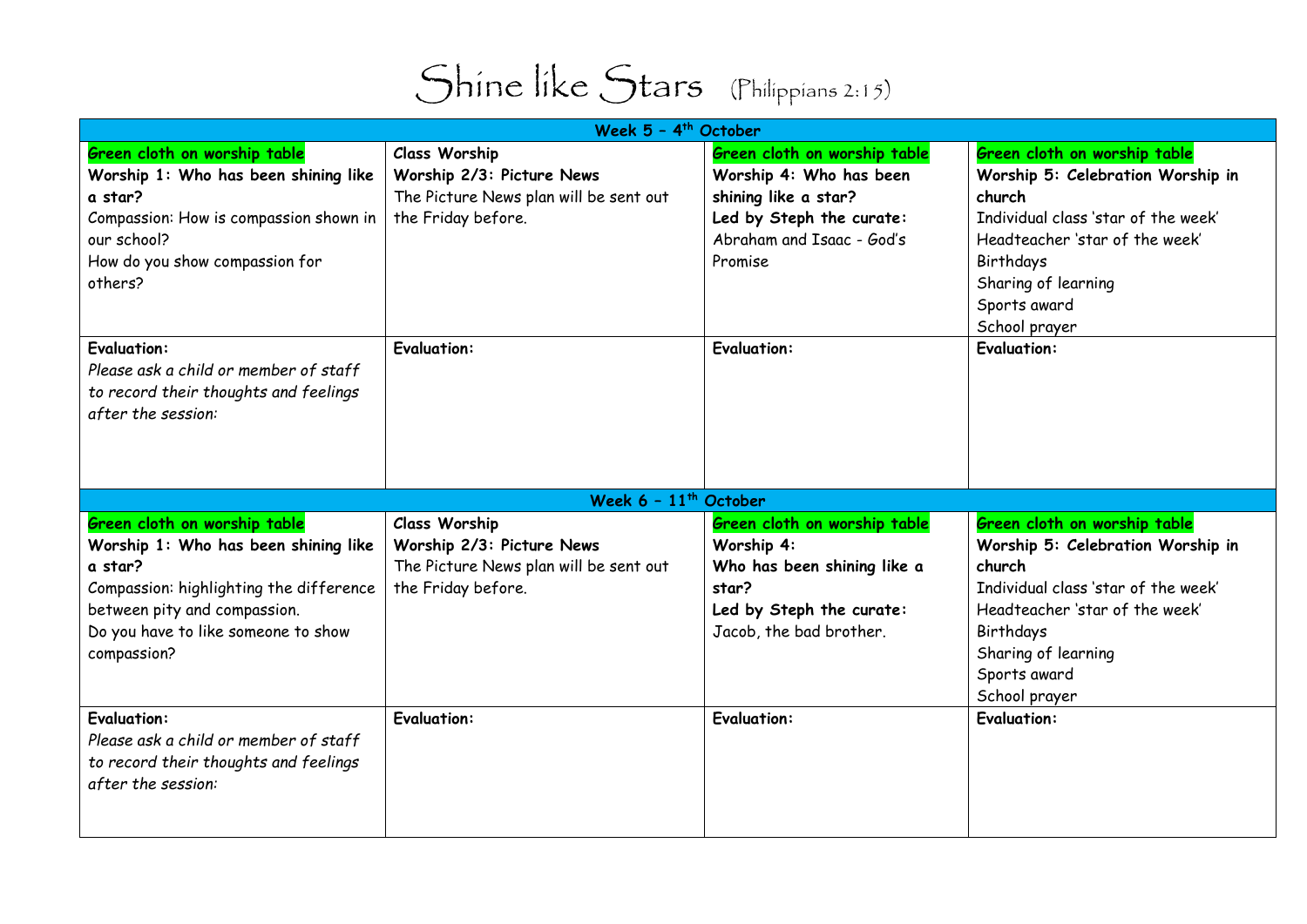

| Week $7 - 18th$ October                                                                                                    |                                        |                              |                                     |  |
|----------------------------------------------------------------------------------------------------------------------------|----------------------------------------|------------------------------|-------------------------------------|--|
| Green cloth on worship table                                                                                               | <b>Class Worship</b>                   | Green cloth on worship table | Green cloth on worship table        |  |
| Worship 1: Who has been shining like                                                                                       | Worship 2/3: Picture News              | Worship 4:                   | Worship 5: Celebration Worship in   |  |
| a star?                                                                                                                    | The Picture News plan will be sent out | Who has been shining like a  | church                              |  |
| Do you have to be able to empathise                                                                                        | the Friday before.                     | star?                        | Individual class 'star of the week' |  |
| with someone to show compassion?                                                                                           |                                        | Led by Steph the curate:     | Headteacher 'star of the week'      |  |
| In what ways can you help to ease                                                                                          |                                        | Jacob, the runaway           | Birthdays                           |  |
| someone's suffering?                                                                                                       |                                        |                              | Sharing of learning                 |  |
|                                                                                                                            |                                        |                              | Sports award                        |  |
|                                                                                                                            |                                        |                              | School prayer                       |  |
| <b>Evaluation:</b><br>Please ask a child or member of staff<br>to record their thoughts and feelings<br>after the session: | <b>Evaluation:</b>                     | <b>Evaluation:</b>           | <b>Evaluation:</b>                  |  |
| <b>HALF TERM</b>                                                                                                           |                                        |                              |                                     |  |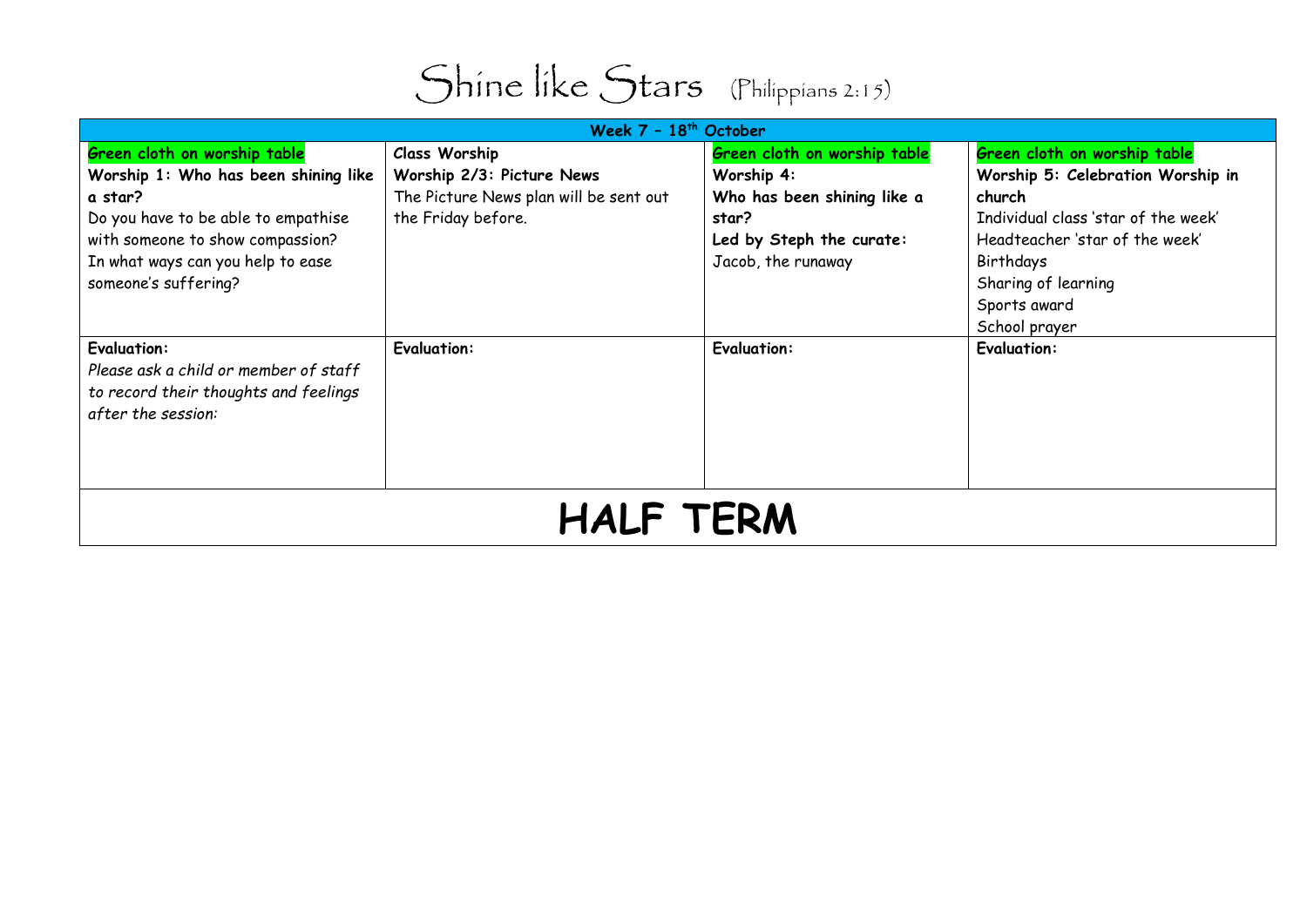

| Week $1 - 1$ <sup>st</sup> November                                                                                                                 |                                                                                                                   |                                                                                                                                       |                                                                                                                                                                                                                           |
|-----------------------------------------------------------------------------------------------------------------------------------------------------|-------------------------------------------------------------------------------------------------------------------|---------------------------------------------------------------------------------------------------------------------------------------|---------------------------------------------------------------------------------------------------------------------------------------------------------------------------------------------------------------------------|
| Green cloth on worship table<br>Worship 1: Who has been shining like<br>a star?<br>Focus - Diwali starts on the 4th. Plan a<br>Diwali day in school | <b>Class Worship</b><br>Worship 2/3: Picture News<br>The Picture News plan will be sent out<br>the Friday before. | Green cloth on worship table<br>Worship 4:<br>Who has been shining like a<br>star?<br>Led by Steph the curate:<br>Joseph, the dreamer | Green cloth on worship table<br>Worship 5: Celebration Worship in<br>church<br>Individual class 'star of the week'<br>Headteacher 'star of the week'<br>Birthdays<br>Sharing of learning<br>Sports award<br>School prayer |
| <b>Evaluation:</b><br>Please ask a child or member of staff<br>to record their thoughts and feelings<br>after the session:                          | <b>Evaluation:</b>                                                                                                | <b>Evaluation:</b>                                                                                                                    | <b>Evaluation:</b>                                                                                                                                                                                                        |

| Week $2 - 8$ <sup>th</sup> November   |                                        |                              |                                     |
|---------------------------------------|----------------------------------------|------------------------------|-------------------------------------|
| Green cloth on worship table          | <b>Class Worship</b>                   | Green cloth on worship table | Green cloth on worship table        |
| Worship 1: Who has been shining like  | Worship 2/3: Picture News              | Worship 4:                   | Worship 5: Celebration Worship in   |
| a star?                               | The Picture News plan will be sent out | Who has been shining like a  | church                              |
| Focus - Remembrance                   | the Friday before.                     | star?                        | Individual class 'star of the week' |
|                                       |                                        | Led by Steph the curate -    | Headteacher 'star of the week'      |
|                                       |                                        | Remembrance                  | Birthdays                           |
|                                       |                                        |                              | Sharing of learning                 |
|                                       |                                        |                              | Sports award                        |
|                                       |                                        |                              | School prayer                       |
| <b>Evaluation:</b>                    | <b>Evaluation:</b>                     | <b>Evaluation:</b>           | <b>Evaluation:</b>                  |
| Please ask a child or member of staff |                                        |                              |                                     |
| to record their thoughts and feelings |                                        |                              |                                     |
| after the session:                    |                                        |                              |                                     |
|                                       |                                        |                              |                                     |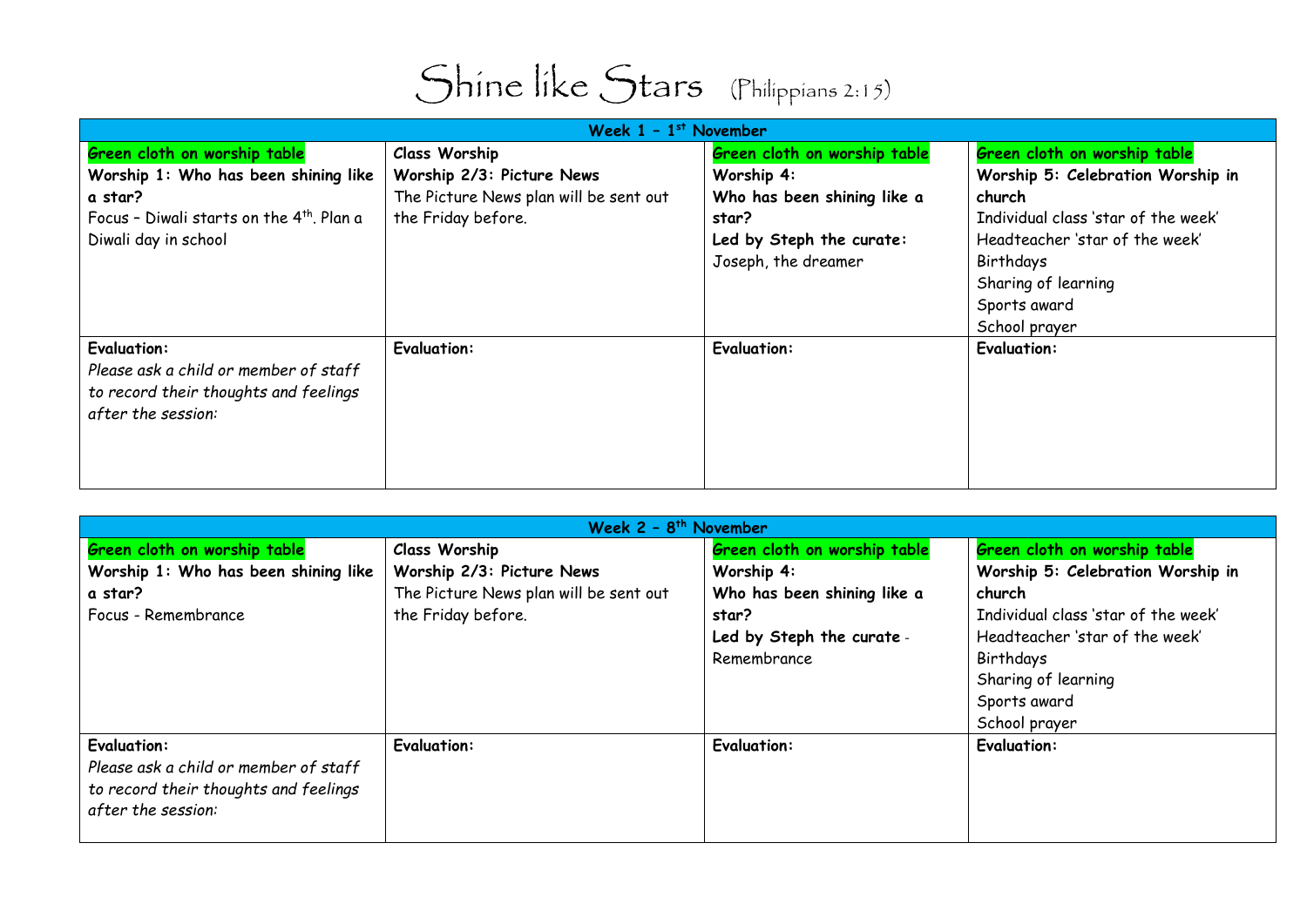| Week $3 - 15$ <sup>th</sup> November                                                                                       |                                        |                              |                                     |
|----------------------------------------------------------------------------------------------------------------------------|----------------------------------------|------------------------------|-------------------------------------|
| Green cloth on worship table                                                                                               | <b>Class Worship</b>                   | Green cloth on worship table | Green cloth on worship table        |
| Worship 1: Who has been shining like                                                                                       | Worship 2/3: Picture News              | Worship 4:                   | Worship 5: Celebration Worship in   |
| a star?                                                                                                                    | The Picture News plan will be sent out | Who has been shining like a  | church                              |
| Focus: Anti Bullying Week/world                                                                                            | the Friday before.                     | star?                        | Individual class 'star of the week' |
| Kindness day linked to compassion                                                                                          |                                        | Led by Steph the curate:     | Headteacher 'star of the week'      |
|                                                                                                                            |                                        | Joseph, the prisoner         | Birthdays                           |
|                                                                                                                            |                                        |                              | Sharing of learning                 |
|                                                                                                                            |                                        |                              | Sports award                        |
|                                                                                                                            |                                        |                              | School prayer                       |
| <b>Evaluation:</b><br>Please ask a child or member of staff<br>to record their thoughts and feelings<br>after the session: | <b>Evaluation:</b>                     | <b>Evaluation:</b>           | <b>Evaluation:</b>                  |

| Week $4 - 22nd$ November              |                                        |                              |                                     |
|---------------------------------------|----------------------------------------|------------------------------|-------------------------------------|
| White cloth on worship table          | <b>Class Worship</b>                   | White cloth on worship table | White cloth on worship table        |
| Worship 1: Who has been shining like  | Worship 2/3: Picture News              | Worship 4:                   | Worship 5: Celebration Worship in   |
| a star?                               | The Picture News plan will be sent out | Who has been shining like a  | church                              |
|                                       | the Friday before.                     | star?                        | Individual class 'star of the week' |
|                                       |                                        | Led by Steph the curate:     | Headteacher 'star of the week'      |
|                                       |                                        | Joseph, the ruler            | Birthdays                           |
|                                       |                                        |                              | Sharing of learning                 |
|                                       |                                        |                              | Sports award                        |
|                                       |                                        |                              | School prayer                       |
| <b>Evaluation:</b>                    | <b>Evaluation:</b>                     | <b>Evaluation:</b>           | <b>Evaluation:</b>                  |
| Please ask a child or member of staff |                                        |                              |                                     |
| to record their thoughts and feelings |                                        |                              |                                     |
| after the session                     |                                        |                              |                                     |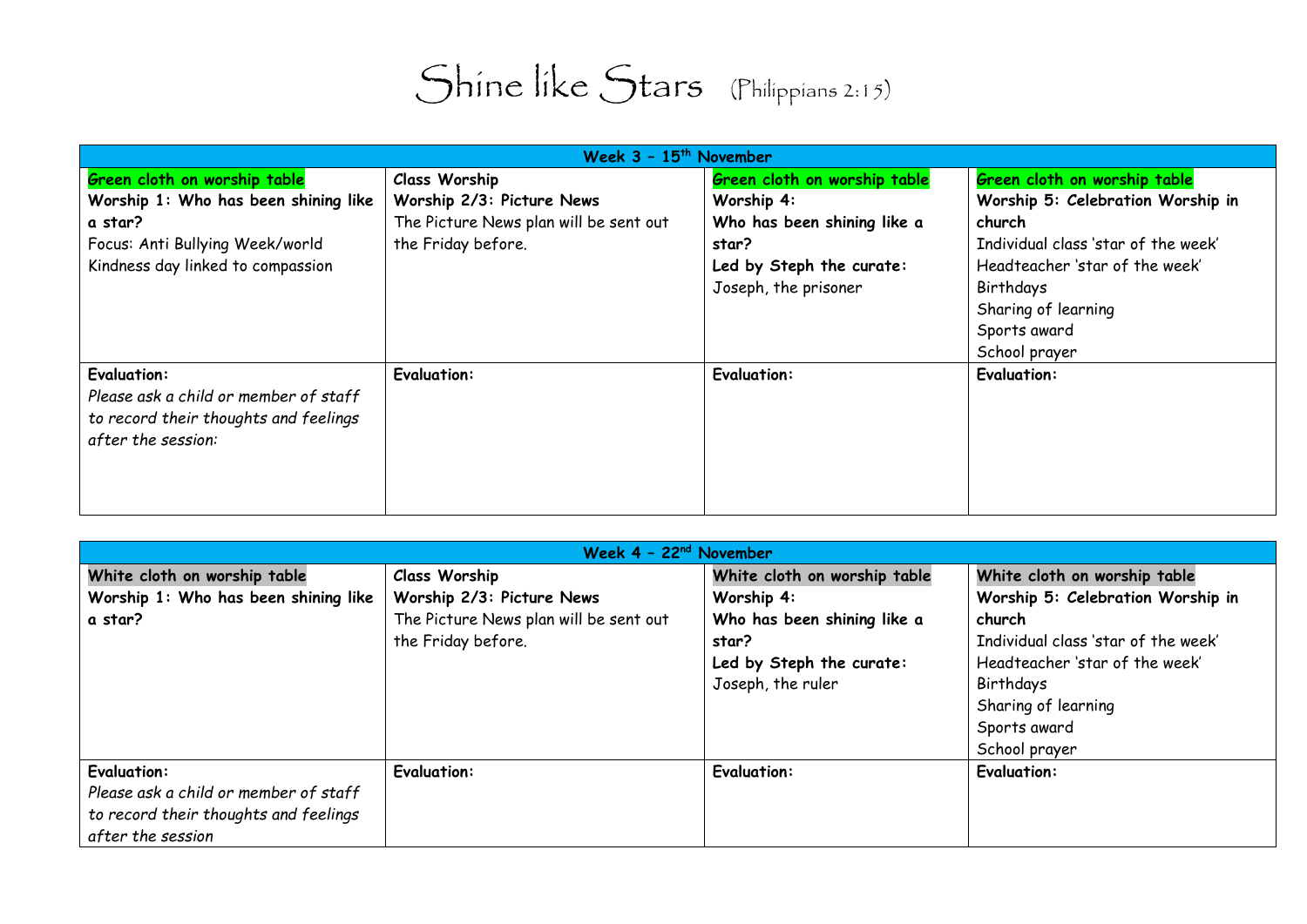| Week $5 - 29$ <sup>th</sup> November  |                                        |                               |                                     |
|---------------------------------------|----------------------------------------|-------------------------------|-------------------------------------|
| Purple cloth on worship table         | <b>Class Worship</b>                   | Purple cloth on worship table | Purple cloth on worship table       |
| Worship 1: Who has been shining like  | Worship 2/3: Picture News              | Worship 4:                    | Worship 5: Celebration Worship in   |
| a star?                               | The Picture News plan will be sent out | Who has been shining like a   | church                              |
| Focus: St Andrew's Day                | the Friday before.                     | star?                         | Individual class 'star of the week' |
|                                       |                                        | Led by Steph the curate -     | Headteacher 'star of the week'      |
|                                       |                                        | advent                        | Birthdays                           |
|                                       |                                        |                               | Sharing of learning                 |
|                                       |                                        |                               | Sports award                        |
|                                       |                                        |                               | School prayer                       |
| <b>Evaluation:</b>                    | <b>Evaluation:</b>                     | <b>Evaluation:</b>            | <b>Evaluation:</b>                  |
| Please ask a child or member of staff |                                        |                               |                                     |
| to record their thoughts and feelings |                                        |                               |                                     |
| after the session:                    |                                        |                               |                                     |

| Week $6 - 6$ <sup>th</sup> December                                                                                                                                                                                                                                        |                                                                                                                   |                                                                                                                                            |                                                                                                                                                                                                                            |
|----------------------------------------------------------------------------------------------------------------------------------------------------------------------------------------------------------------------------------------------------------------------------|-------------------------------------------------------------------------------------------------------------------|--------------------------------------------------------------------------------------------------------------------------------------------|----------------------------------------------------------------------------------------------------------------------------------------------------------------------------------------------------------------------------|
| Purple cloth on worship table<br>Worship 1: Who has been shining like<br>a star?<br>Focus: Compassion<br>What can drive you to show<br>compassion?<br>Would the world be different if people<br>were more compassionate?<br>How could compassion change your own<br>world? | <b>Class Worship</b><br>Worship 2/3: Picture News<br>The Picture News plan will be sent out<br>the Friday before. | Purple cloth on worship table<br>Worship 4:<br>Who has been shining like a<br>star?<br>Led by Steph the curate:<br>Gabriel's visit to Mary | Purple cloth on worship table<br>Worship 5: Celebration Worship in<br>church<br>Individual class 'star of the week'<br>Headteacher 'star of the week'<br>Birthdays<br>Sharing of learning<br>Sports award<br>School prayer |
| <b>Evaluation:</b><br>Please ask a child or member of staff<br>to record their thoughts and feelings<br>after the session:                                                                                                                                                 | <b>Evaluation:</b>                                                                                                | <b>Evaluation:</b>                                                                                                                         | <b>Evaluation:</b>                                                                                                                                                                                                         |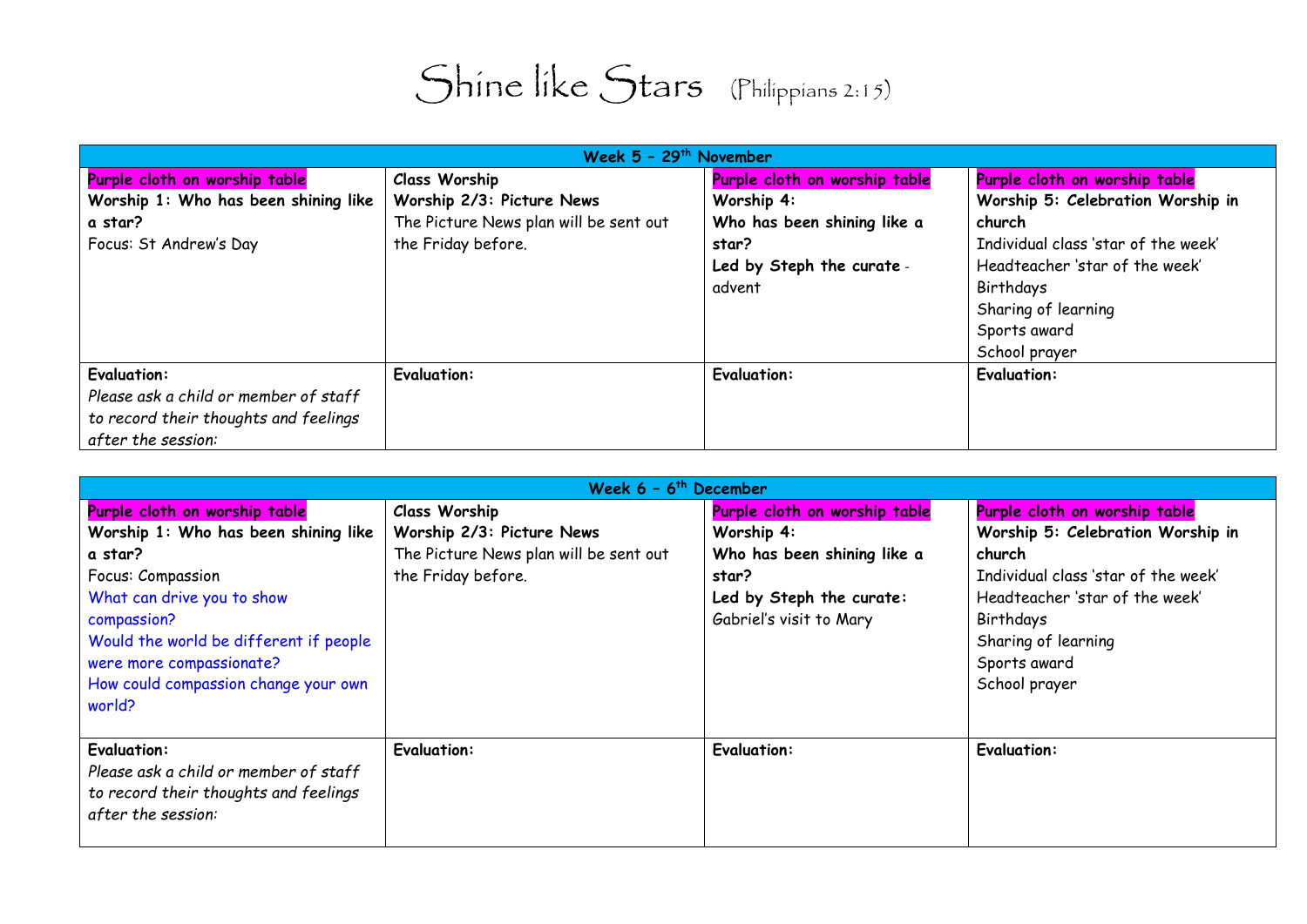| Week $7 - 13th$ December                                                                                                   |                                        |                               |                                     |
|----------------------------------------------------------------------------------------------------------------------------|----------------------------------------|-------------------------------|-------------------------------------|
| Purple cloth on worship table                                                                                              | <b>Class Worship</b>                   | Purple cloth on worship table | Purple cloth on worship table       |
| Worship 1: Who has been shining like                                                                                       | Worship 2/3: Picture News              | Worship 4:                    | Worship 5: Celebration Worship in   |
| a star?                                                                                                                    | The Picture News plan will be sent out | Who has been shining like a   | church                              |
| Focus: Christmas Story                                                                                                     | the Friday before.                     | star?                         | Individual class 'star of the week' |
|                                                                                                                            |                                        | Led by Steph the curate -     | Headteacher 'star of the week'      |
|                                                                                                                            |                                        | Christmas                     | Birthdays                           |
|                                                                                                                            |                                        |                               | Sharing of learning                 |
|                                                                                                                            |                                        |                               | Sports award                        |
|                                                                                                                            |                                        |                               | School prayer                       |
| <b>Evaluation:</b><br>Please ask a child or member of staff<br>to record their thoughts and feelings<br>after the session: | <b>Evaluation:</b>                     | <b>Evaluation:</b>            | <b>Evaluation:</b>                  |
|                                                                                                                            |                                        |                               |                                     |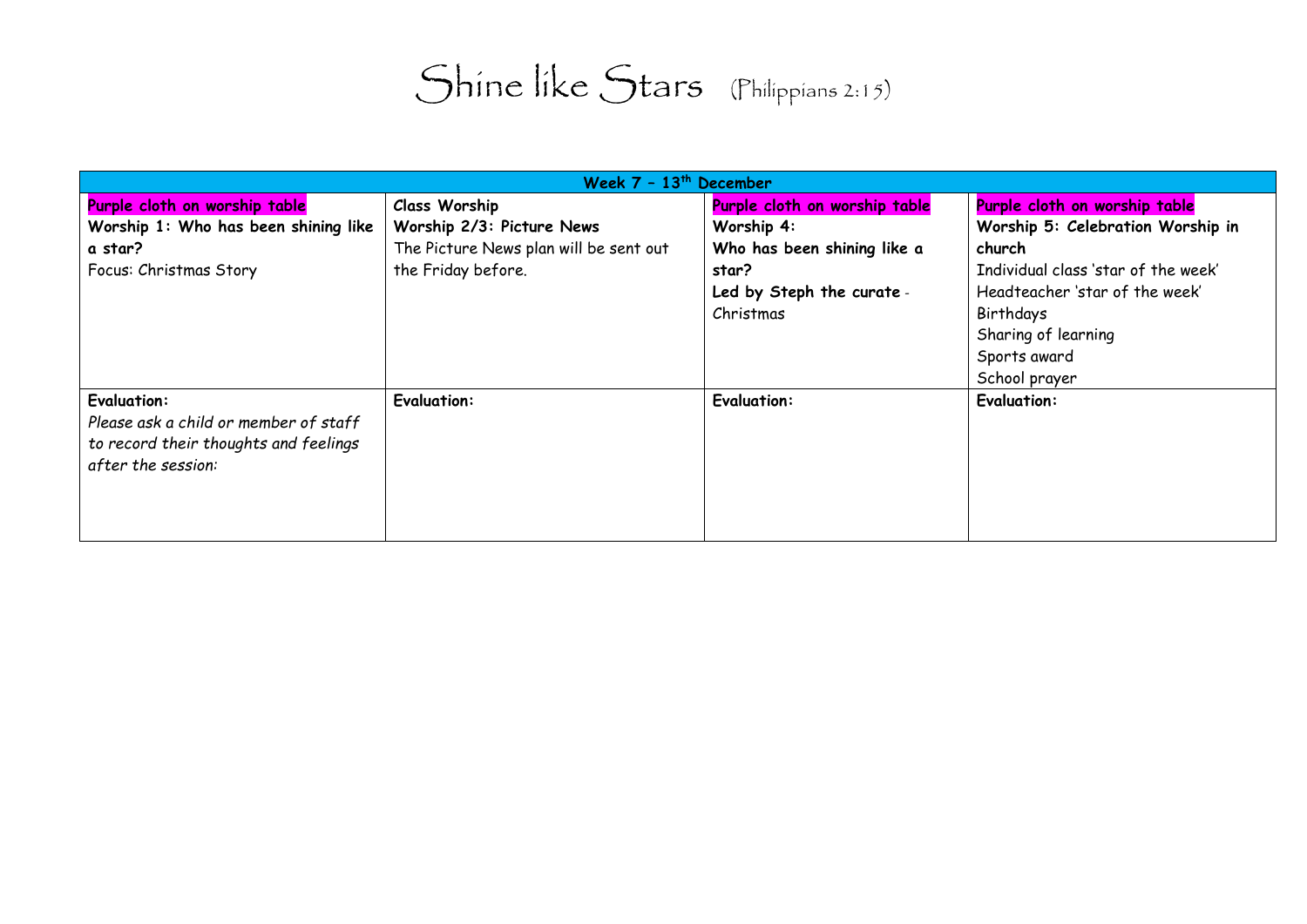

| Week $1 - 3rd$ January             |                                   |                                         |                                     |
|------------------------------------|-----------------------------------|-----------------------------------------|-------------------------------------|
| White cloth on worship table       | <b>Class Worship</b>              | White cloth on worship table            | White cloth on worship table        |
| Worship 1: Bank Holiday            | Worship 2/3: My Happy Mind (whole | Worship 4:                              | Worship 5: Celebration Worship in   |
|                                    | school)                           | Focus on the school vision:             | church                              |
|                                    | Picture News (Saturn and Jupiter) | Mars - How can we be respectful? What   | Individual class 'star of the week' |
|                                    |                                   | does it mean to be inclusive?           | Headteacher 'star of the week'      |
|                                    |                                   | Saturn - How can we nurture the whole   | Birthdays                           |
|                                    |                                   | individual: body, mind and soul?        | Sharing of learning                 |
|                                    |                                   | Jupiter - Ho can we exhibit a confident | Sports award                        |
|                                    |                                   | faith? What do we believe?              | School prayer                       |
| <b>Evaluation:</b>                 | <b>Evaluation:</b>                | <b>Evaluation:</b>                      | <b>Evaluation:</b>                  |
| Please ask a child or member of    |                                   |                                         |                                     |
| staff to record their thoughts and |                                   |                                         |                                     |
| feelings after the session:        |                                   |                                         |                                     |
|                                    |                                   |                                         |                                     |
|                                    |                                   |                                         |                                     |
|                                    |                                   |                                         |                                     |

| Week $2 - 10th$ January            |                                   |                                              |                                     |
|------------------------------------|-----------------------------------|----------------------------------------------|-------------------------------------|
| White cloth on worship table       | <b>Class Worship</b>              | White cloth on worship table                 | White cloth on worship table        |
| Worship 1: Steph the Curate -      | Worship 2/3: My Happy Mind (whole | Worship 4: recap on the core value of        | Worship 5: Celebration Worship in   |
| Epiphany                           | school)                           | compassion and introduce the next            | church                              |
|                                    | Picture News (Saturn and Jupiter) | value of hope. Define what hope is.          | Individual class 'star of the week' |
|                                    |                                   | Christians see their hope in God's           | Headteacher 'star of the week'      |
|                                    |                                   | promise "that love and goodness have,        | Birthdays                           |
|                                    |                                   | and will ultimately overcome all evil." This | Sharing of learning                 |
|                                    |                                   | hope is manifested in the life, death and    | Sports award                        |
|                                    |                                   | resurrection of Jesus Chris. What do         | School prayer                       |
|                                    |                                   | children hope for? Record for display.       |                                     |
| <b>Evaluation:</b>                 | <b>Evaluation:</b>                | <b>Evaluation:</b>                           | <b>Evaluation:</b>                  |
| Please ask a child or member of    |                                   |                                              |                                     |
| staff to record their thoughts and |                                   |                                              |                                     |
| feelings after the session:        |                                   |                                              |                                     |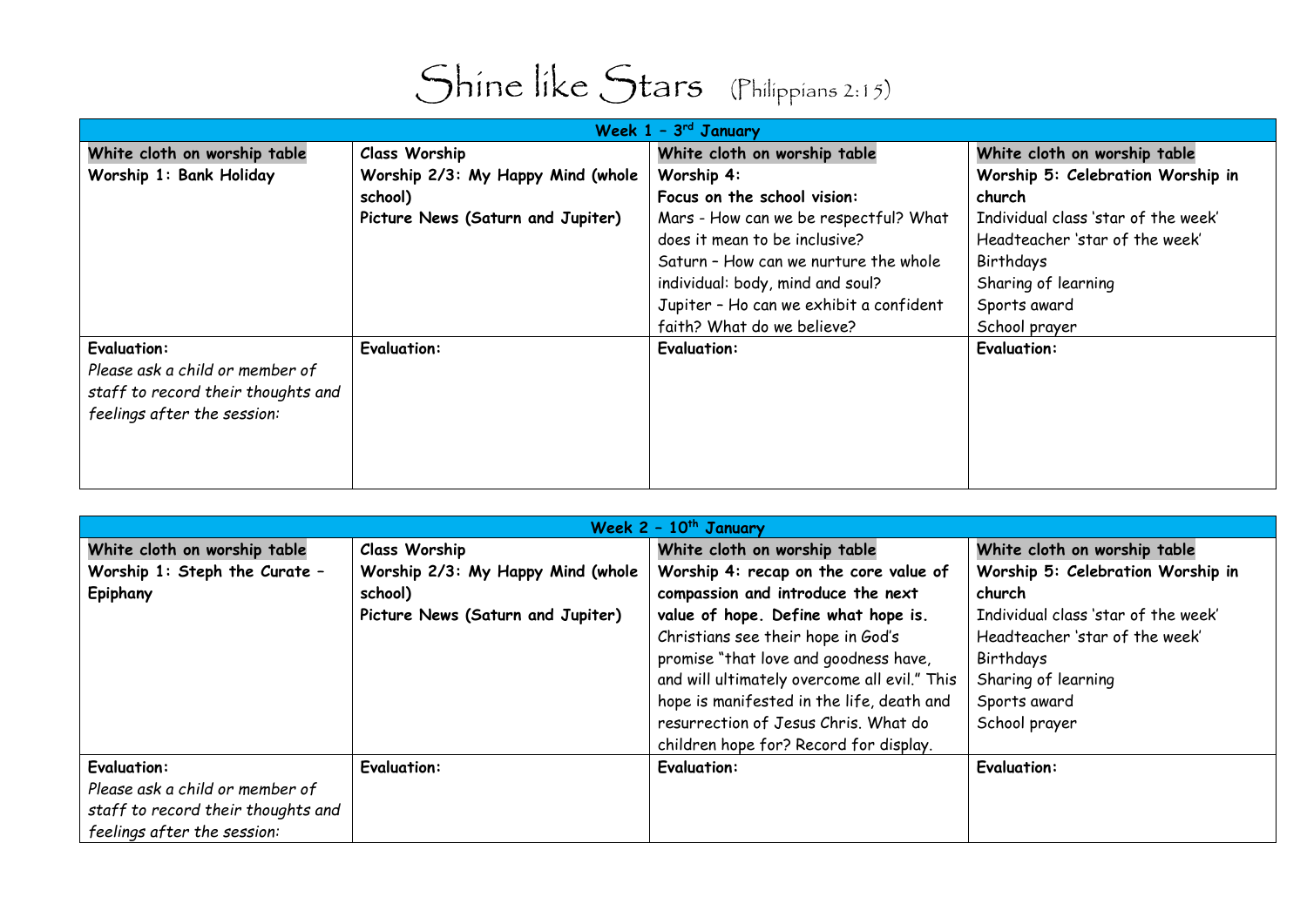| Week $3 - 17$ <sup>th</sup> January |                                   |                                        |                                     |
|-------------------------------------|-----------------------------------|----------------------------------------|-------------------------------------|
| White cloth on worship table        | <b>Class Worship</b>              | White cloth on worship table           | White cloth on worship table        |
| Worship 1: Steph the Curate         | Worship 2/3: My Happy Mind (whole | Worship 4: Focus on the core value of  | Worship 5: Celebration Worship in   |
|                                     | school)                           | hope. Can the chn remember what it     | church                              |
|                                     | Picture News (Saturn and Jupiter) | means?                                 | Individual class 'star of the week' |
|                                     |                                   | Bible story - Jacob's Dream Genesis 28 | Headteacher 'star of the week'      |
|                                     |                                   |                                        | Birthdays                           |
|                                     |                                   |                                        | Sharing of learning                 |
|                                     |                                   |                                        | Sports award                        |
|                                     |                                   |                                        | School prayer                       |
| <b>Evaluation:</b>                  | <b>Evaluation:</b>                | <b>Evaluation:</b>                     | <b>Evaluation:</b>                  |
| Please ask a child or member of     |                                   |                                        |                                     |
| staff to record their thoughts and  |                                   |                                        |                                     |
| feelings after the session:         |                                   |                                        |                                     |

| Week $4 - 24$ <sup>th</sup> January |                                   |                                                   |                                     |
|-------------------------------------|-----------------------------------|---------------------------------------------------|-------------------------------------|
| White cloth on worship table        | <b>Class Worship</b>              | White cloth on worship table                      | White cloth on worship table        |
| Worship 1: Steph the Curate         | Worship 2/3: My Happy Mind (whole | Worship 4: The value hope is about much more      | Worship 5: Celebration Worship      |
|                                     | school)                           | than just wishing as hard as we can that things   | in church                           |
|                                     | Picture News (Saturn and Jupiter) | will be different. It is about believing that the | Individual class 'star of the week' |
|                                     |                                   | world can be better and being prepared to do      | Headteacher 'star of the week'      |
|                                     |                                   | something! The character Noah was willing to      | Birthdays                           |
|                                     |                                   | look silly in front of his neighbours by building | Sharing of learning                 |
|                                     |                                   | a huge boat even though he lived miles from       | Sports award                        |
|                                     |                                   | the ocean, because he hoped and believed that     | School prayer                       |
|                                     |                                   | God had a plan. Retell the story.                 |                                     |
|                                     |                                   | Talk about their hopes and dreams for the         |                                     |
|                                     |                                   | future and what they can do to make them          |                                     |
|                                     |                                   | happen.                                           |                                     |
| <b>Evaluation:</b>                  | <b>Evaluation:</b>                | <b>Evaluation:</b>                                | <b>Evaluation:</b>                  |
| Please ask a child or member of     |                                   |                                                   |                                     |
| staff to record their thoughts and  |                                   |                                                   |                                     |
| feelings after the session:         |                                   |                                                   |                                     |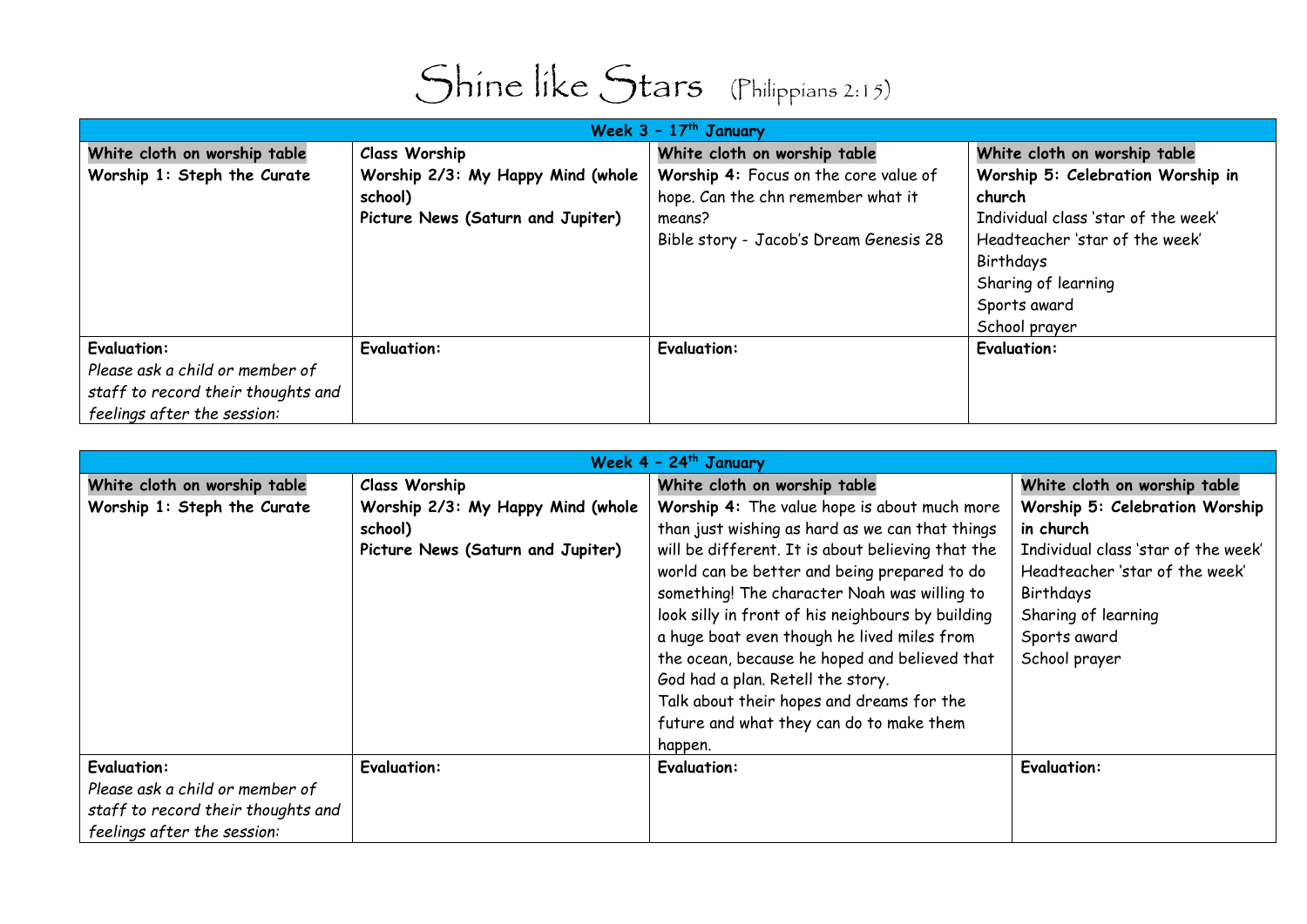| Week 5 - 31st January              |                                   |                                          |                                     |
|------------------------------------|-----------------------------------|------------------------------------------|-------------------------------------|
| White cloth on worship table       | <b>Class Worship</b>              | Green cloth on worship table             | Green cloth on worship table        |
| Worship 1: Steph the Curate        | Worship 2/3: My Happy Mind (whole | Worship 4: Chinese New Year celebrations | Worship 5: Celebration Worship      |
|                                    | school)                           |                                          | in church                           |
|                                    | Picture News (Saturn and Jupiter) |                                          | Individual class 'star of the week' |
|                                    |                                   |                                          | Headteacher 'star of the week'      |
|                                    |                                   |                                          | Birthdays                           |
|                                    |                                   |                                          | Sharing of learning                 |
|                                    |                                   |                                          | Sports award                        |
|                                    |                                   |                                          | School prayer                       |
| <b>Evaluation:</b>                 | <b>Evaluation:</b>                | <b>Evaluation:</b>                       | <b>Evaluation:</b>                  |
| Please ask a child or member of    |                                   |                                          |                                     |
| staff to record their thoughts and |                                   |                                          |                                     |
| feelings after the session:        |                                   |                                          |                                     |

| Week $6 - 7$ <sup>th</sup> February |                                   |                                        |                                     |
|-------------------------------------|-----------------------------------|----------------------------------------|-------------------------------------|
| Green cloth on worship table        | <b>Class Worship</b>              | Green cloth on worship table           | Green cloth on worship table        |
| Worship 1: Steph the Curate         | Worship 2/3: My Happy Mind (whole | Worship 4: Safer Internet Day - Safety | Worship 5: Celebration Worship      |
|                                     | school)                           | Committee                              | in church                           |
|                                     | Picture News (Saturn and Jupiter) |                                        | Individual class 'star of the week' |
|                                     |                                   |                                        | Headteacher 'star of the week'      |
|                                     |                                   |                                        | Birthdays                           |
|                                     |                                   |                                        | Sharing of learning                 |
|                                     |                                   |                                        | Sports award                        |
|                                     |                                   |                                        | School prayer                       |
| <b>Evaluation:</b>                  | <b>Evaluation:</b>                | <b>Evaluation:</b>                     | <b>Evaluation:</b>                  |
| Please ask a child or member of     |                                   |                                        |                                     |
| staff to record their thoughts and  |                                   |                                        |                                     |
| feelings after the session:         |                                   |                                        |                                     |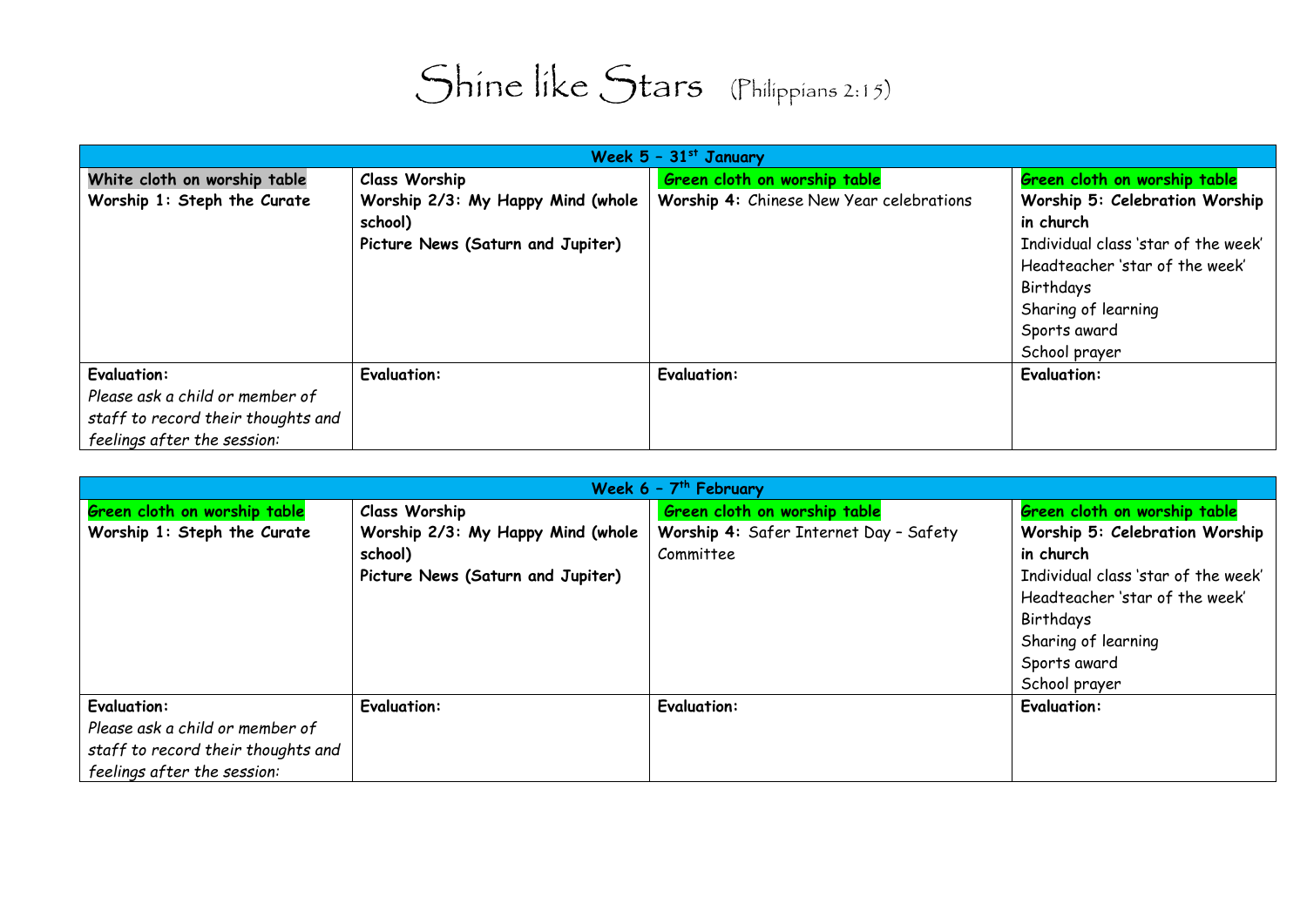| Week $7 - 14$ <sup>th</sup> February |                                   |                                                 |                                     |
|--------------------------------------|-----------------------------------|-------------------------------------------------|-------------------------------------|
| Green cloth on worship table         | <b>Class Worship</b>              | Green cloth on worship table                    | Green cloth on worship table        |
| Worship 1: Steph the Curate          | Worship 2/3: My Happy Mind (whole | Worship 4: Value of Hope: God has hope that     | Worship 5: Celebration Worship      |
|                                      | school)                           | we will look after his creations. How can we do | in church                           |
|                                      | Picture News (Saturn and Jupiter) | that? Create hope spirals with our hopes on.    | Individual class 'star of the week' |
|                                      |                                   |                                                 | Headteacher 'star of the week'      |
|                                      |                                   |                                                 | Birthdays                           |
|                                      |                                   |                                                 | Sharing of learning                 |
|                                      |                                   |                                                 | Sports award                        |
|                                      |                                   |                                                 | School prayer                       |
| <b>Evaluation:</b>                   | <b>Evaluation:</b>                | <b>Evaluation:</b>                              | <b>Evaluation:</b>                  |
| Please ask a child or member of      |                                   |                                                 |                                     |
| staff to record their thoughts and   |                                   |                                                 |                                     |
| feelings after the session:          |                                   |                                                 |                                     |

| Week $1 - 28$ <sup>th</sup> February |                                   |                                  |                                     |
|--------------------------------------|-----------------------------------|----------------------------------|-------------------------------------|
| Purple cloth on worship table        | <b>Class Worship</b>              | Purple cloth on worship table    | Purple cloth on worship table       |
| Worship 1: Steph the Curate          | Worship 2/3: My Happy Mind (whole | Worship 4: Lent                  | Worship 5: Celebration Worship      |
|                                      | school)                           | Focus on the importance of Lent. | in church                           |
|                                      | Picture News (Saturn and Jupiter) |                                  | Individual class 'star of the week' |
|                                      |                                   |                                  | Headteacher 'star of the week'      |
|                                      |                                   |                                  | Birthdays                           |
|                                      |                                   |                                  | Sharing of learning                 |
|                                      |                                   |                                  | Sports award                        |
|                                      |                                   |                                  | School prayer                       |
| <b>Evaluation:</b>                   | <b>Evaluation:</b>                | <b>Evaluation:</b>               | <b>Evaluation:</b>                  |
| Please ask a child or member of      |                                   |                                  |                                     |
| staff to record their thoughts and   |                                   |                                  |                                     |
| feelings after the session:          |                                   |                                  |                                     |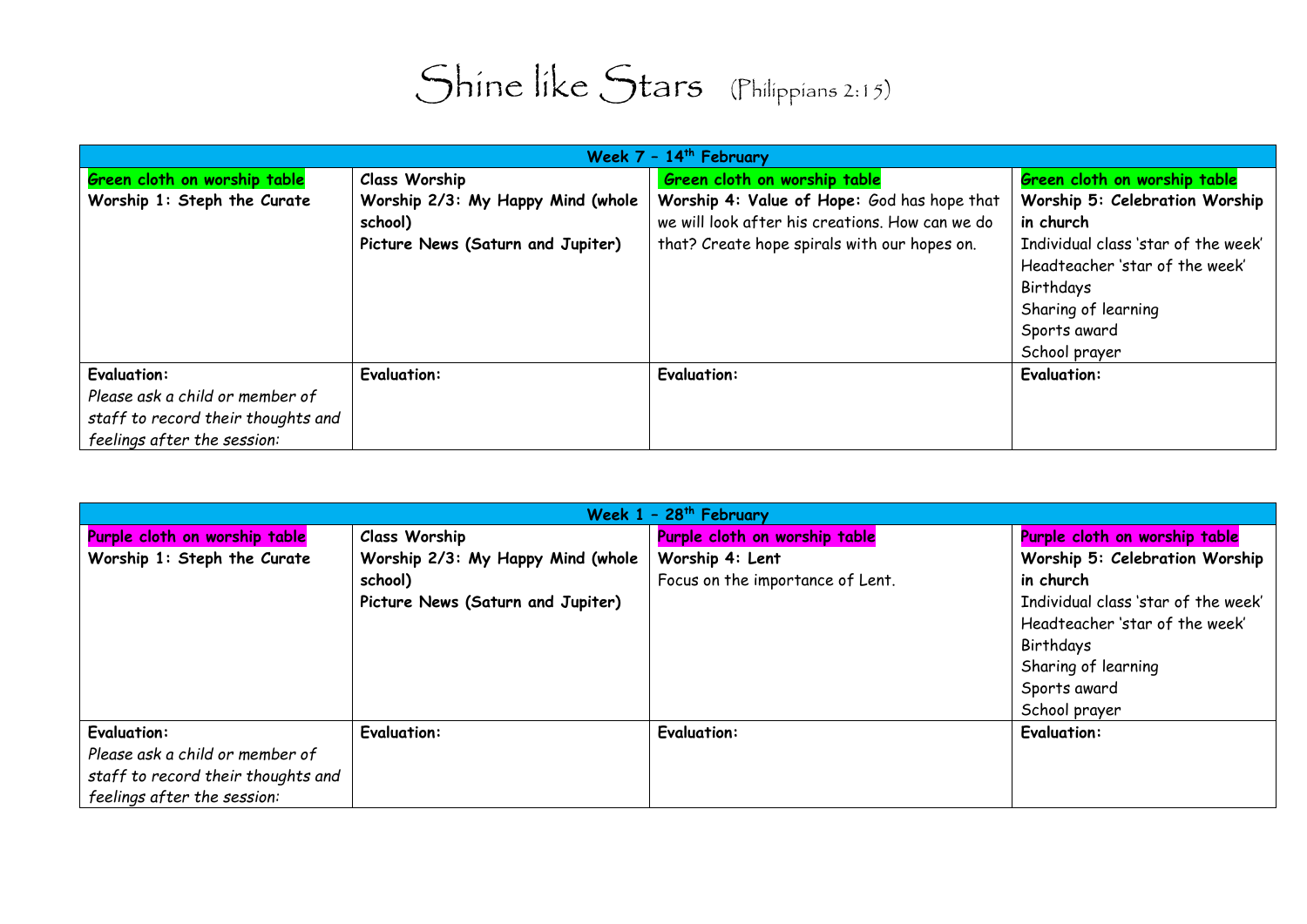| Week $2 - 7$ <sup>th</sup> March   |                                   |                                                 |                                     |
|------------------------------------|-----------------------------------|-------------------------------------------------|-------------------------------------|
| Purple cloth on worship table      | <b>Class Worship</b>              | Purple cloth on worship table                   | Purple cloth on worship table       |
| Worship 1: Steph the Curate        | Worship 2/3: My Happy Mind (whole | Worship 4: Spirituality                         | Worship 5: Celebration Worship      |
|                                    | school)                           | Introduce the pupils to 'wow' moments and       | in church                           |
|                                    | Picture News (Saturn and Jupiter) | identify how they make use feel.                | Individual class 'star of the week' |
|                                    |                                   | Link to the letters in window and introduce the | Headteacher 'star of the week'      |
|                                    |                                   | wow window.                                     | Birthdays                           |
|                                    |                                   |                                                 | Sharing of learning                 |
|                                    |                                   |                                                 | Sports award                        |
|                                    |                                   |                                                 | School prayer                       |
| <b>Evaluation:</b>                 | <b>Evaluation:</b>                | <b>Evaluation:</b>                              | <b>Evaluation:</b>                  |
| Please ask a child or member of    |                                   |                                                 |                                     |
| staff to record their thoughts and |                                   |                                                 |                                     |
| feelings after the session:        |                                   |                                                 |                                     |

| Week $3 - 14$ <sup>th</sup> March  |                                   |                                                |                                     |
|------------------------------------|-----------------------------------|------------------------------------------------|-------------------------------------|
| Purple cloth on worship table      | <b>Class Worship</b>              | Purple cloth on worship table                  | Purple cloth on worship table       |
| Worship 1: Steph the Curate        | Worship 2/3: My Happy Mind (whole | Worship 4: Spirituality                        | Worship 5: Celebration Worship      |
|                                    | school)                           | What did Jesus do to make us go WOW!           | in church                           |
|                                    | Picture News (Saturn and Jupiter) | Identify and retell some of the miracles Jesus | Individual class 'star of the week' |
|                                    |                                   | performed.                                     | Headteacher 'star of the week'      |
|                                    |                                   | Can you think of a moment in your life when    | Birthdays                           |
|                                    |                                   | someone has done something that has made you   | Sharing of learning                 |
|                                    |                                   | qo wow?                                        | Sports award                        |
|                                    |                                   |                                                | School prayer                       |
| <b>Evaluation:</b>                 | <b>Evaluation:</b>                | <b>Evaluation:</b>                             | <b>Evaluation:</b>                  |
| Please ask a child or member of    |                                   |                                                |                                     |
| staff to record their thoughts and |                                   |                                                |                                     |
| feelings after the session:        |                                   |                                                |                                     |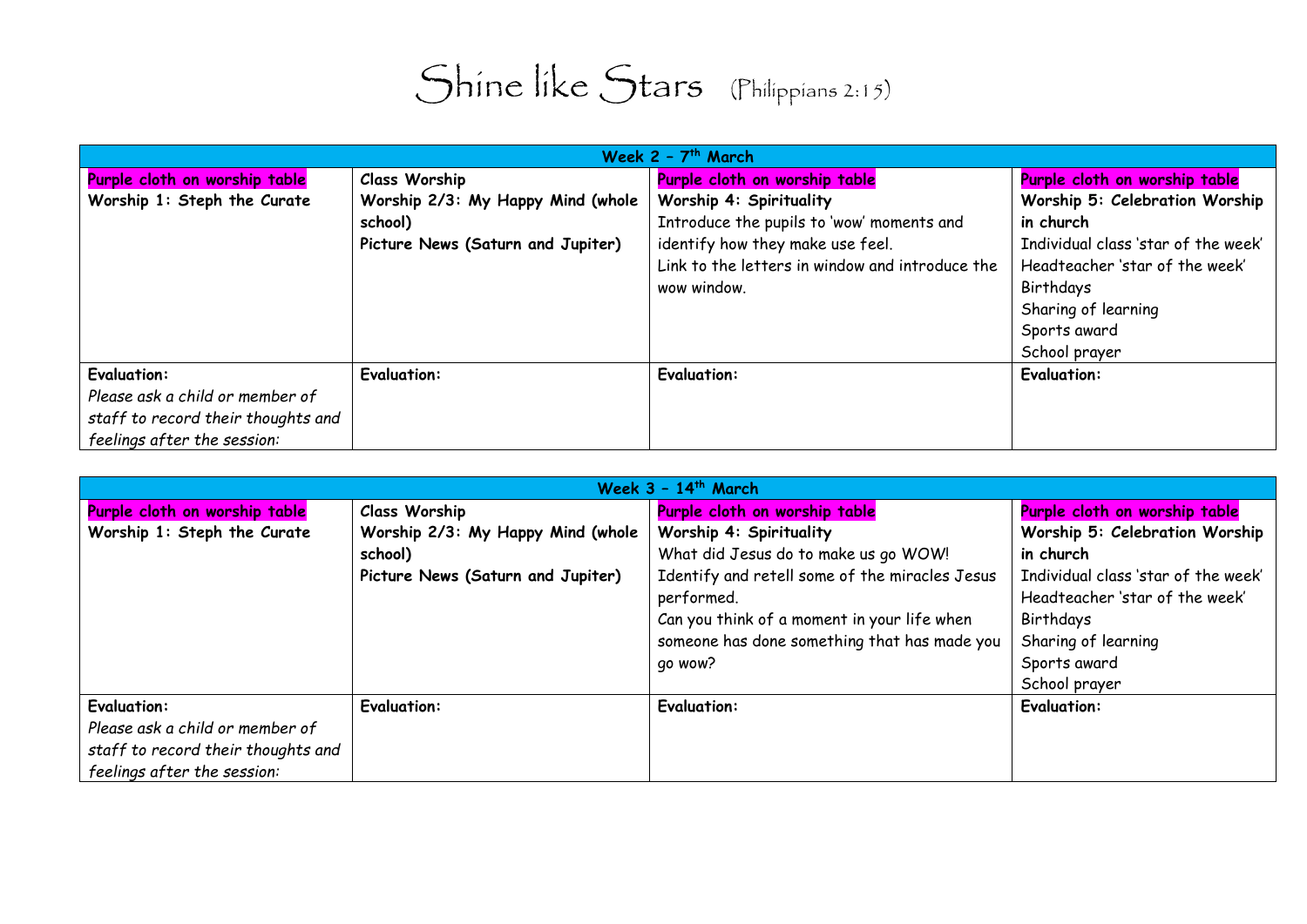| Week $4 - 21$ <sup>st</sup> March  |                                   |                                              |                                     |
|------------------------------------|-----------------------------------|----------------------------------------------|-------------------------------------|
| Purple cloth on worship table      | <b>Class Worship</b>              | Purple cloth on worship table                | Purple cloth on worship table       |
| Worship 1: Steph the Curate        | Worship 2/3: My Happy Mind (whole | Worship 4: Spirituality                      | Worship 5: Celebration Worship      |
|                                    | school)                           | Can you think of a moment in your life when  | in church                           |
|                                    | Picture News (Saturn and Jupiter) | someone has done something that has made you | Individual class 'star of the week' |
|                                    |                                   | go wow? How did it make you fee?             | Headteacher 'star of the week'      |
|                                    |                                   |                                              | Birthdays                           |
|                                    |                                   |                                              | Sharing of learning                 |
|                                    |                                   |                                              | Sports award                        |
|                                    |                                   |                                              | School prayer                       |
| <b>Evaluation:</b>                 | <b>Evaluation:</b>                | <b>Evaluation:</b>                           | <b>Evaluation:</b>                  |
| Please ask a child or member of    |                                   |                                              |                                     |
| staff to record their thoughts and |                                   |                                              |                                     |
| feelings after the session:        |                                   |                                              |                                     |

| Week $5 - 28$ <sup>th</sup> March  |                                   |                               |                               |
|------------------------------------|-----------------------------------|-------------------------------|-------------------------------|
| Purple cloth on worship table      | <b>Class Worship</b>              | Purple cloth on worship table | Purple cloth on worship table |
| Worship 1: Steph the Curate        | Worship 2/3: My Happy Mind (whole | Worship 4: Easter             | Worship 5: Easter service     |
|                                    | school)                           | Retell the Easter story       |                               |
|                                    | Picture News (Saturn and Jupiter) |                               |                               |
| <b>Evaluation:</b>                 | <b>Evaluation:</b>                | <b>Evaluation:</b>            | <b>Evaluation:</b>            |
| Please ask a child or member of    |                                   |                               |                               |
| staff to record their thoughts and |                                   |                               |                               |
| feelings after the session:        |                                   |                               |                               |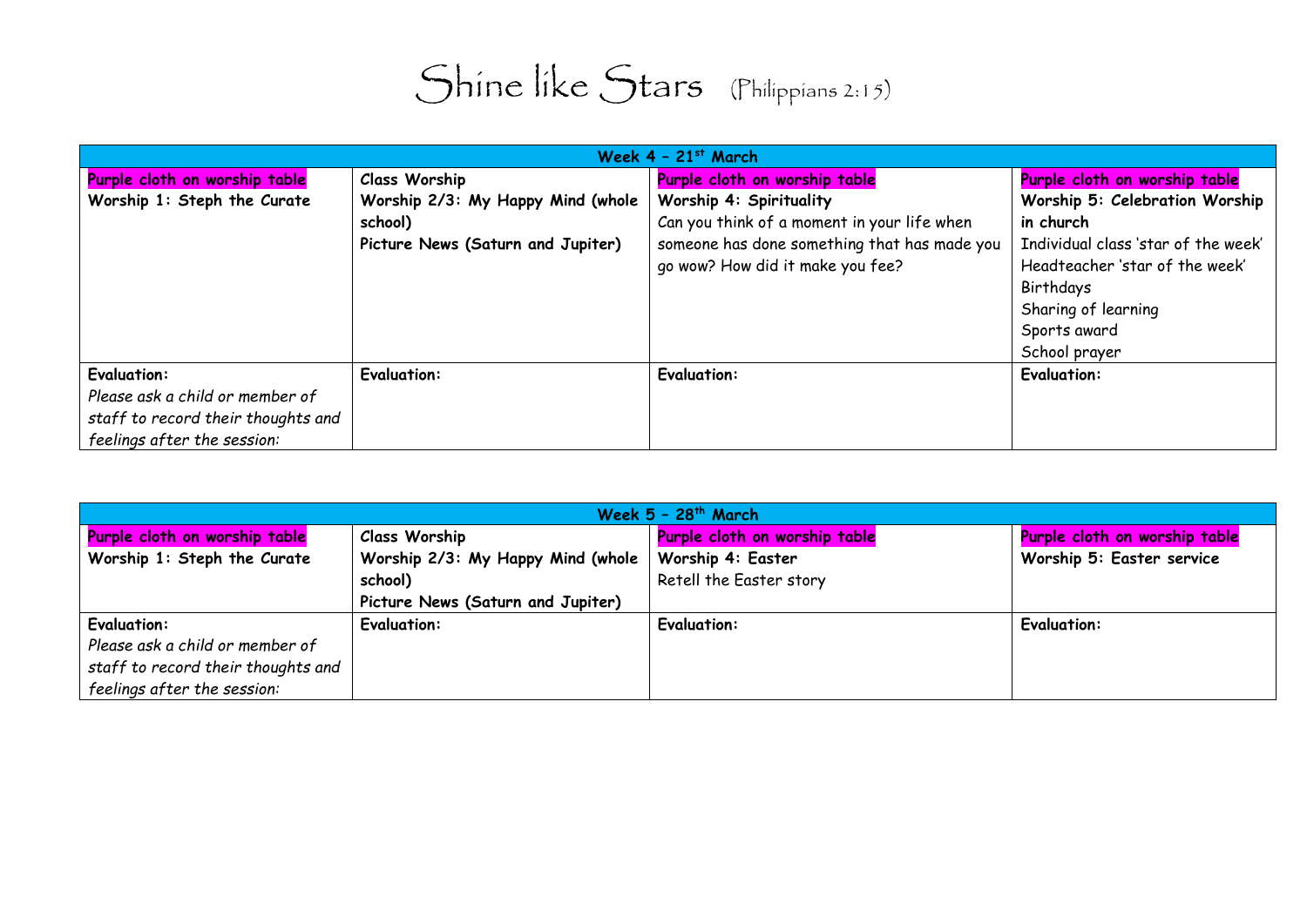| Shine like Stars (Philippians 2:15) |  |
|-------------------------------------|--|
|                                     |  |

| Week $1 - 19$ <sup>th</sup> April  |                                   |                              |                                     |
|------------------------------------|-----------------------------------|------------------------------|-------------------------------------|
| White cloth on worship table       | <b>Class Worship</b>              | White cloth on worship table | White cloth on worship table        |
| Worship 1: Steph the Curate        | Worship 2/3: My Happy Mind (whole | Worship 4:                   | Worship 5: Celebration Worship      |
|                                    | school)                           | AM - Vision morning          | in church                           |
| <b>Bank Holiday</b>                | Picture News (Saturn and Jupiter) | PM - Passover                | Individual class 'star of the week' |
|                                    |                                   |                              | Headteacher 'star of the week'      |
|                                    |                                   |                              | Birthdays                           |
|                                    |                                   |                              | Sharing of learning                 |
|                                    |                                   |                              | Sports award                        |
|                                    |                                   |                              | School prayer                       |
| <b>Evaluation:</b>                 | <b>Evaluation:</b>                | <b>Evaluation:</b>           | <b>Evaluation:</b>                  |
| Please ask a child or member of    |                                   |                              |                                     |
| staff to record their thoughts and |                                   |                              |                                     |
| feelings after the session:        |                                   |                              |                                     |

| Week $2 - 25$ <sup>th</sup> April  |                                   |                                               |                                     |
|------------------------------------|-----------------------------------|-----------------------------------------------|-------------------------------------|
| White cloth on worship table       | <b>Class Worship</b>              | White cloth on worship table                  | White cloth on worship table        |
| Worship 1: Steph the Curate        | Worship 2/3: My Happy Mind (whole | Worship 4: Bishop Mark's visit - focus on the | Worship 5: Celebration Worship      |
|                                    | school)                           | window: we have identified wows which we      | in church                           |
|                                    | Picture News (Saturn and Jupiter) | can enjoy.                                    | Individual class 'star of the week' |
|                                    |                                   | As we look out of the window, whose wows      | Headteacher 'star of the week'      |
|                                    |                                   | make us feel like we want to burst?           | Birthdays                           |
|                                    |                                   | Link to 'happy' work from vision morning:     | Sharing of learning                 |
|                                    |                                   | sometimes we are not happy: 'ow'. Link to     | Sports award                        |
|                                    |                                   | weather and the sadness passing.              | School prayer                       |
| <b>Evaluation:</b>                 | <b>Evaluation:</b>                | <b>Evaluation:</b>                            | <b>Evaluation:</b>                  |
| Please ask a child or member of    |                                   |                                               |                                     |
| staff to record their thoughts and |                                   |                                               |                                     |
| feelings after the session:        |                                   |                                               |                                     |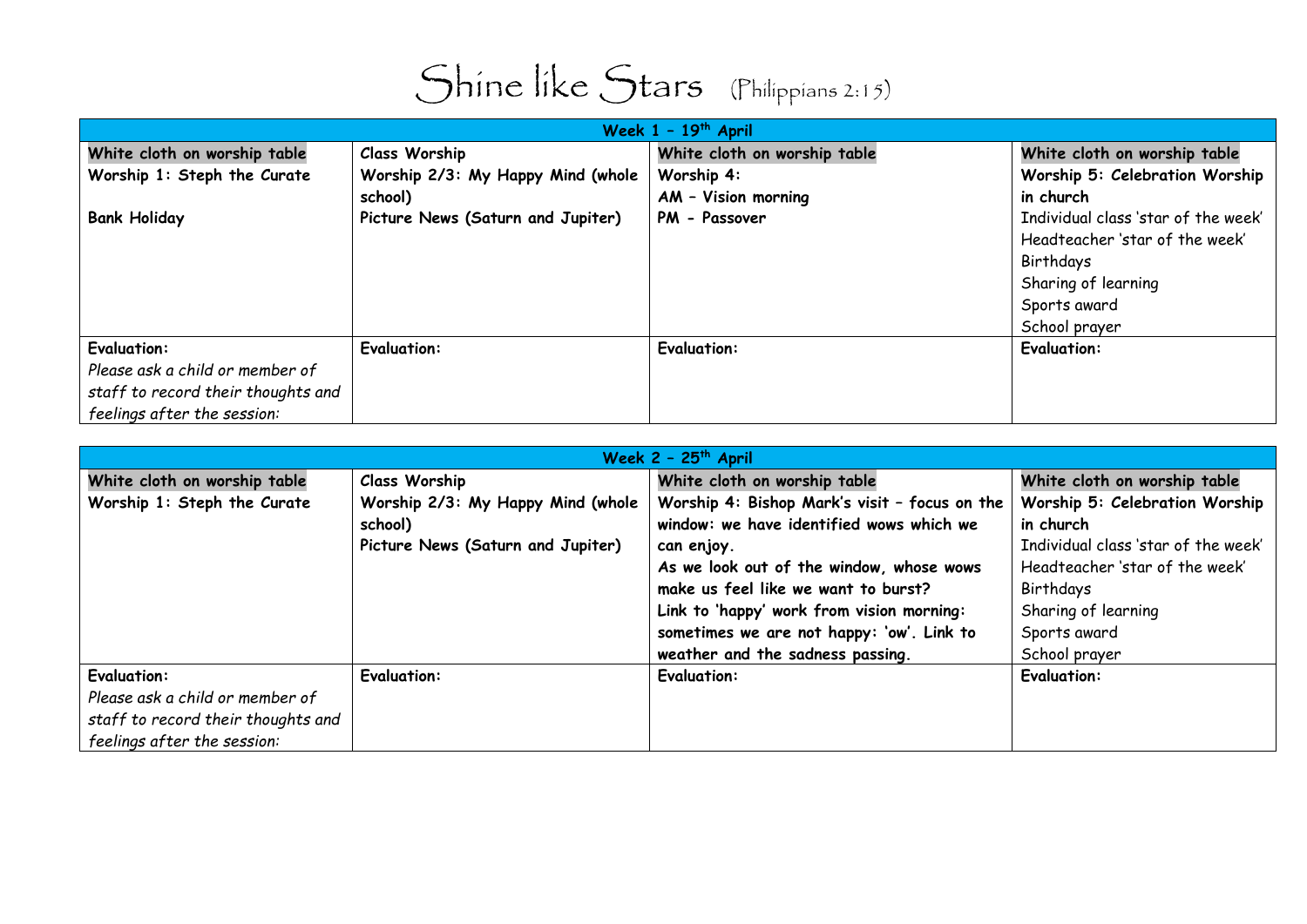

| Week $3 - 4$ <sup>th</sup> May     |                                   |                              |                                     |
|------------------------------------|-----------------------------------|------------------------------|-------------------------------------|
| White cloth on worship table       | <b>Class Worship</b>              | White cloth on worship table | White cloth on worship table        |
| Worship 1: Steph the Curate        | Worship 2/3: My Happy Mind (whole | Worship 4: Eid               | Worship 5: Celebration Worship      |
|                                    | school)                           |                              | in church                           |
| <b>Bank Holiday</b>                | Picture News (Saturn and Jupiter) |                              | Individual class 'star of the week' |
|                                    |                                   |                              | Headteacher 'star of the week'      |
|                                    |                                   |                              | Birthdays                           |
|                                    |                                   |                              | Sharing of learning                 |
|                                    |                                   |                              | Sports award                        |
|                                    |                                   |                              | School prayer                       |
| <b>Evaluation:</b>                 | <b>Evaluation:</b>                | <b>Evaluation:</b>           | <b>Evaluation:</b>                  |
| Please ask a child or member of    |                                   |                              |                                     |
| staff to record their thoughts and |                                   |                              |                                     |
| feelings after the session:        |                                   |                              |                                     |

| Week $4 - 9$ <sup>th</sup> May     |                                   |                                           |                                     |
|------------------------------------|-----------------------------------|-------------------------------------------|-------------------------------------|
| White cloth on worship table       | <b>Class Worship</b>              | White cloth on worship table              | White cloth on worship table        |
| Worship 1: Steph the Curate        | Worship 2/3: My Happy Mind (whole | Worship 4: Spirituality - the ows of life | Worship 5: Celebration Worship      |
|                                    | school)                           |                                           | in church                           |
|                                    | Picture News (Saturn and Jupiter) |                                           | Individual class 'star of the week' |
|                                    |                                   |                                           | Headteacher 'star of the week'      |
|                                    |                                   |                                           | Birthdays                           |
|                                    |                                   |                                           | Sharing of learning                 |
|                                    |                                   |                                           | Sports award                        |
|                                    |                                   |                                           | School prayer                       |
| <b>Evaluation:</b>                 | <b>Evaluation:</b>                | <b>Evaluation:</b>                        | <b>Evaluation:</b>                  |
| Please ask a child or member of    |                                   |                                           |                                     |
| staff to record their thoughts and |                                   |                                           |                                     |
| feelings after the session:        |                                   |                                           |                                     |